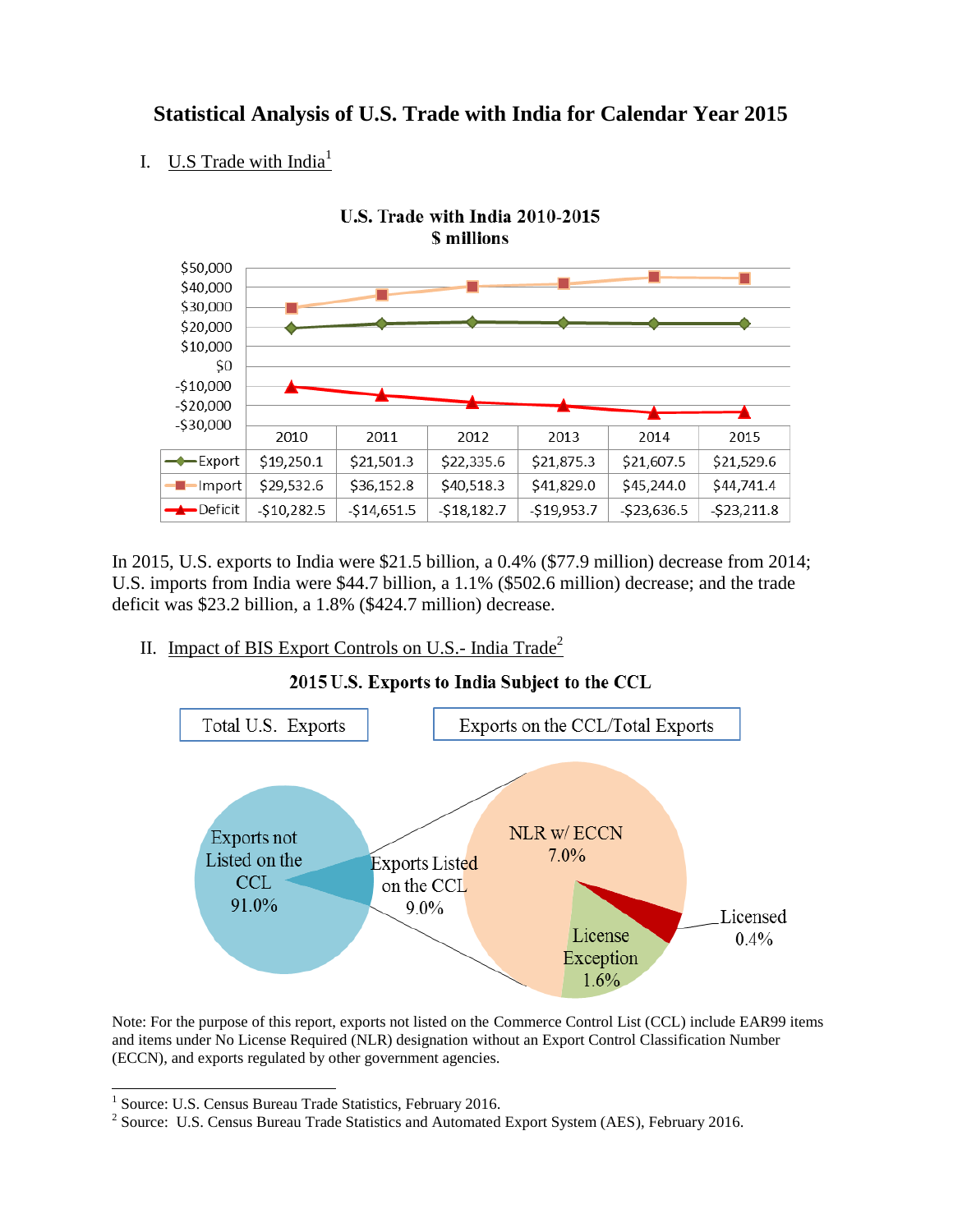Of the \$21.5 billion in U.S. exports to India in 2015, only 0.4% required *a BIS license*.

Of the \$1.9 billion in U.S. exports *of items listed on the Commerce Control List (CCL)*<sup>3</sup> to India in 2015, 4.6% required a BIS license.

Of the \$436.7 million in U.S. exports *subject to a BIS license requirement* to India in 2015, 79.6% were exported under a BIS license exception.

In 2015, exports to India shipped under a BIS license exception valued \$347.4 million, of which, 94.1% included encryption commodities, software and technology (ENC), followed by Restricted Technology and Software (TSR) at 2.6% and Replacement Parts (RPL) at 0.9%.



# 2015 U.S. Exports to India by BIS License Exceptions **Smillions**

| <b>ENC</b> | Encryption Commodities, Software and Technology                   |
|------------|-------------------------------------------------------------------|
| <b>TSR</b> | <b>Technology and Software Restricted</b>                         |
| <b>RPL</b> | Servicing and Replacement of Parts and Equipment                  |
| TMP        | Temporary Imports, Exports, Re-exports, and Transfer (in-country) |

 $\overline{a}$ 

<sup>&</sup>lt;sup>3</sup> The items listed on the CCL include Licensed, License Exceptions and NLR with an ECCN  $\&$  .y 600-series.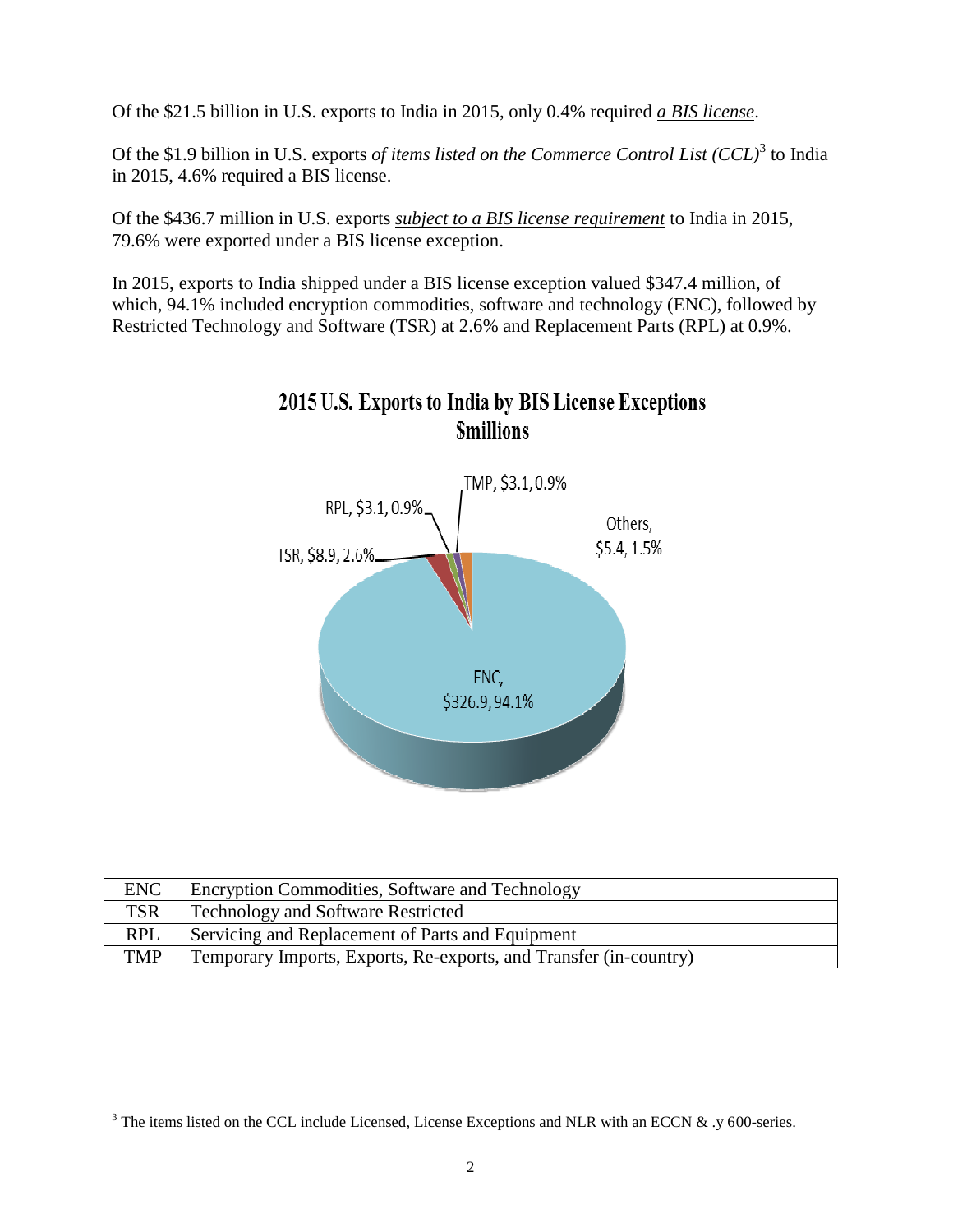|  |  | III. 2015 Trends in Exports by ECCN and License Designation <sup>4</sup> |  |  |  |
|--|--|--------------------------------------------------------------------------|--|--|--|
|--|--|--------------------------------------------------------------------------|--|--|--|

| <b>ECCN</b> | Description                                                                             | Value  |
|-------------|-----------------------------------------------------------------------------------------|--------|
| 1C981       | Crude petroleum including reconstituted crude<br>petroleum, tar sands & crude shale oil | \$17.3 |
| 2B001       | Machine tools                                                                           | \$11.2 |
| 3A001       | Electronic components and specially designed<br>components                              | \$9.2  |
| 9A610       | Military aircraft and related commodities                                               | RG 4   |

*Top Four Exports by ECCN to India by Value – Licensed (\$millions)*

*Top Four Exports by ECCN to India by Shipment Count – Licensed*

| <b>ECCN</b> | Description                                        | Shipment<br>Count |
|-------------|----------------------------------------------------|-------------------|
| 9A610       | Military aircraft and related commodities          | 192               |
| 3A611       | Military electronics                               | 154               |
| 1C351       | Human and zoonotic pathogens and "toxins"          | 67                |
| 2B350       | Chemical manufacturing facilities and<br>equipment | 71                |

*Top Four Exports by ECCN to India by Value– License Exception (\$millions)*

| <b>ECCN</b> | Description                                                         | Value   |
|-------------|---------------------------------------------------------------------|---------|
| 5A002       | Information security systems, equipment and<br>"components"         | \$301.7 |
| 5D002       | Software                                                            | \$14.1  |
| 5B002       | Information Security test, inspection and<br>"production" equipment | \$11.2  |
| 6D003       | Software, other                                                     | \$8.9   |

| Top Four Exports by ECCN to India by Value $-NLR$ (\$millions)   |         |  |  |  |  |
|------------------------------------------------------------------|---------|--|--|--|--|
| Description                                                      | Value   |  |  |  |  |
| Aircraft and gas turbine engines and "parts" and<br>"components" | \$732.1 |  |  |  |  |
| Telecommunication equipment not controlled by<br>5A001           | \$260.6 |  |  |  |  |
| Equipment not controlled by 5A002                                | \$95.0  |  |  |  |  |
| Computers, "electronic assemblies" and related<br>equipment      | \$74.4  |  |  |  |  |
|                                                                  |         |  |  |  |  |

 4 Source: AES, February 2016.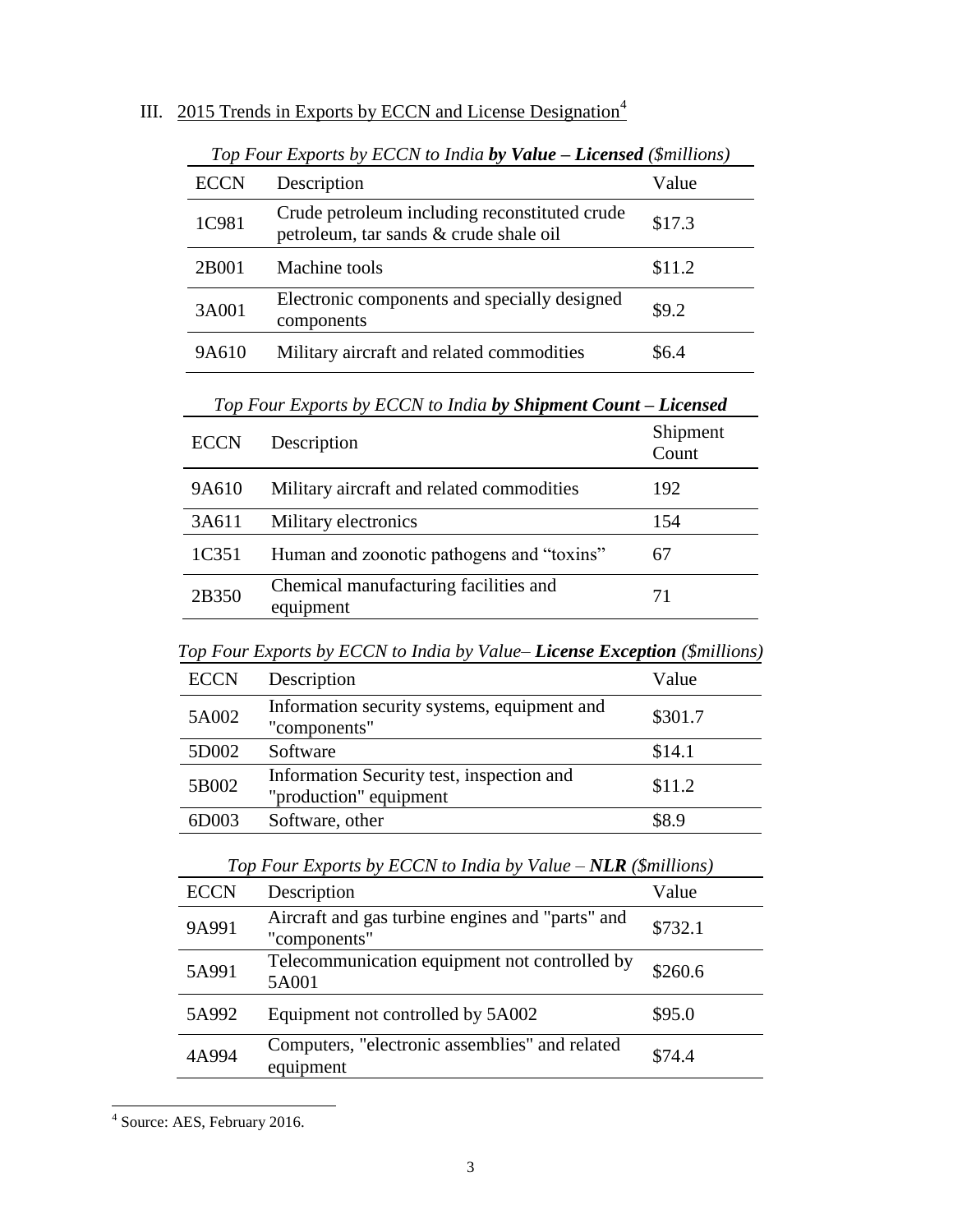

U.S. ATP Trade with India 2010 - 2015 **Smillions** 

In 2015, the U.S. ATP exports to India were \$3.3 billion, a 34.3% (\$1.7 billion) decrease from 2014; The U.S. ATP imports from India were \$2.0 billion, a 12.2% (\$221.0 million) increase; and the ATP trade surplus decreased by 61.1%, from \$3.1 billion to \$1.2 billion.

| (\$millions)                  |       |       |       |       |       |       |                            |                         |
|-------------------------------|-------|-------|-------|-------|-------|-------|----------------------------|-------------------------|
| <b>ATP Category</b>           | 2010  | 2011  | 2012  | 2013  | 2014  | 2015  | $%$ of the<br><b>Total</b> | $%$ change<br>from 2014 |
| Biotechnology                 | 44    | 47    | 51    | 62    | 74    | 56    | 1.7%                       | $-24.3%$                |
| Life Science                  | 511   | 567   | 614   | 614   | 607   | 590   | 18.1%                      | $-2.8%$                 |
| Opto-Electronics              | 61    | 159   | 111   | 38    | 41    | 27    | 0.8%                       | $-34.1%$                |
| Information & Communications  | 931   | 894   | 768   | 793   | 903   | 939   | 28.9%                      | 4.0%                    |
| Electronics                   | 173   | 162   | 169   | 153   | 160   | 168   | 5.2%                       | 5.0%                    |
| <b>Flexible Manufacturing</b> | 175   | 233   | 216   | 253   | 250   | 253   | 7.8%                       | 1.2%                    |
| <b>Advanced Materials</b>     | 5     | 7     | 10    | 24    | 14    | 10    | 0.3%                       | $-28.6%$                |
| Aerospace                     | 1,261 | 727   | 1,307 | 2,932 | 2,862 | 1,206 | 37.1%                      | $-57.9%$                |
| Weapons                       | 2     | 3     | 3     | 29    | 32    |       | 0.03%                      | $-96.9%$                |
| Nuclear Technology            | 3     | 5     | 6     | 9     | 6     | 3     | 0.1%                       | $-50.0\%$               |
| <b>Grand Total</b>            | 3,166 | 2,804 | 3,255 | 4,906 | 4,949 | 3,253 | 100.0%                     | $-34.3%$                |

### **U.S. ATP Exports to India 2010-2015**

The largest categories of U.S. ATP exports to India in 2015 were comprised of Aerospace at \$1.2 billion, 37.1% of the total ATP exports; Information and Communications at \$939 million, 28.9% of the total; and Life Science at \$590 million, 18.1% of the total.

 $\overline{a}$ 

<sup>&</sup>lt;sup>5</sup> Source: U.S. Census Bureau Trade Statistics, February 2016.

Advanced Technology Products: about 500 of some 22,000 commodity classification codes contain products from a recognized high technology category (e.g., biotechnology).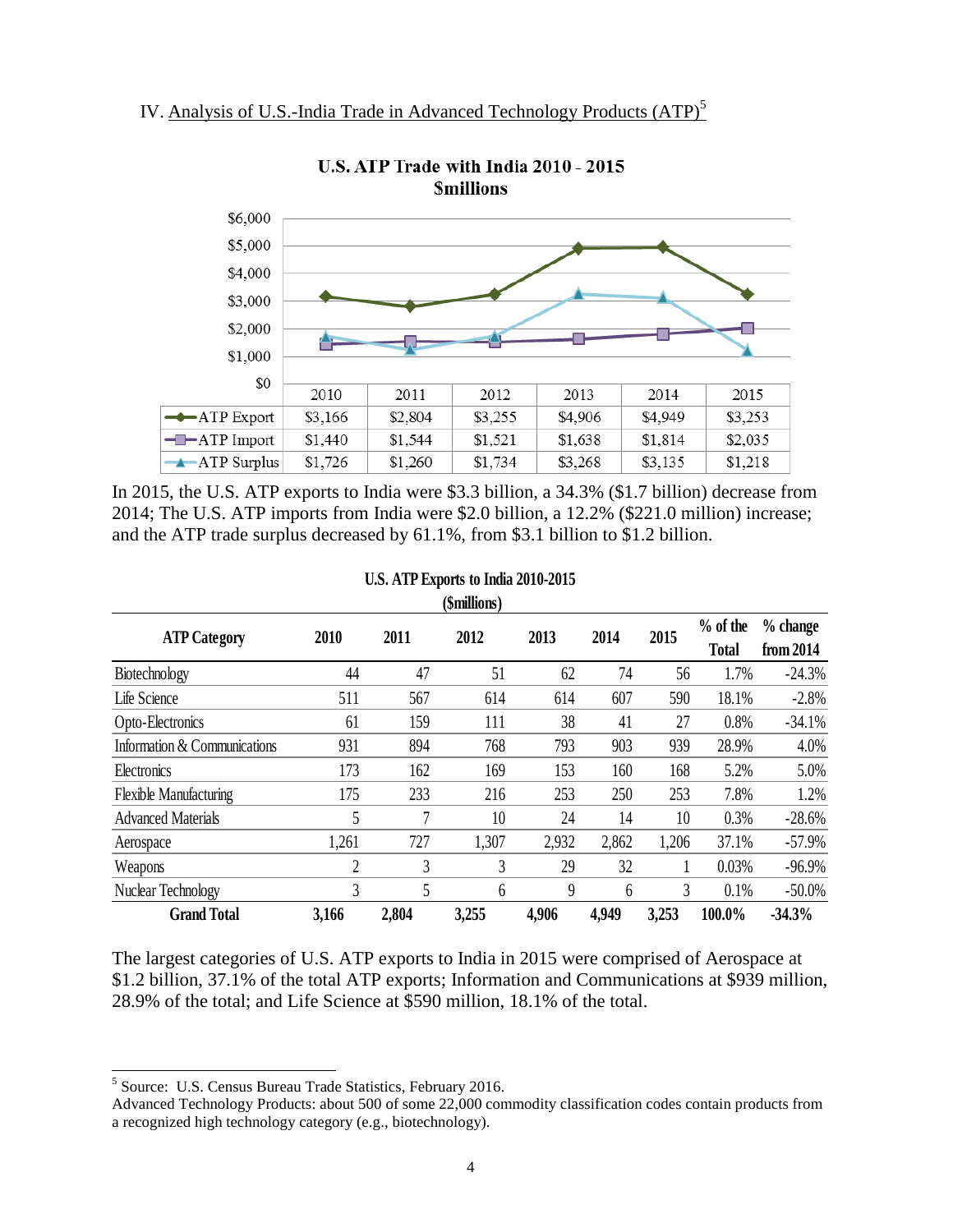Compared with 2014, there were only minor increases in three ATP categories: Electronics increased by 5.0%; Information & Communications by 4.0%; and Flexible Manufacturing by 1.2%. There was a substantial decrease of 57.9% in Aerospace exports, a \$1.7 billion drop from 2014. There were also decreases in Weapons<sup>6</sup> (96.9%)<sup>7</sup>, and Opto-Electronics (34.1%), although these categories together comprise only 0.8% of total ATP exports by value.

In 2015, 15.1% (\$3.3 billion) of U.S. exports to India were considered ATP items. Of these, 0.9% required *a BIS license*.

Of the \$351.5 million in U.S. *ATP exports subject to a BIS license requirement* to India in 2015, 91.3% were exported under a license exception.

### V. 2015 Trends in India Licensing<sup>8</sup>



#### **Licenses for Tangible Items, Software and Technology for India by Count 2011-2015**

Note: Figure above do not include deemed export applications.

 $\overline{a}$ 

<sup>&</sup>lt;sup>6</sup> The ATP category for Weapons includes items of "Optical, photographic, cinematographic, measuring, checking, precision, medical or surgical instruments and apparatus; parts and accessories" in addition to "Arms and ammunition, parts and accessories thereof."

<sup>&</sup>lt;sup>7</sup> The ATP category for Weapons includes items of "optical, photographic, cinematographic, measuring, checking, precision, medical or surgical instruments and apparatus; parts and accessories" in addition to "arms and ammunition, parts and accessories thereof."

<sup>8</sup> Source: CUESS, February 2016.